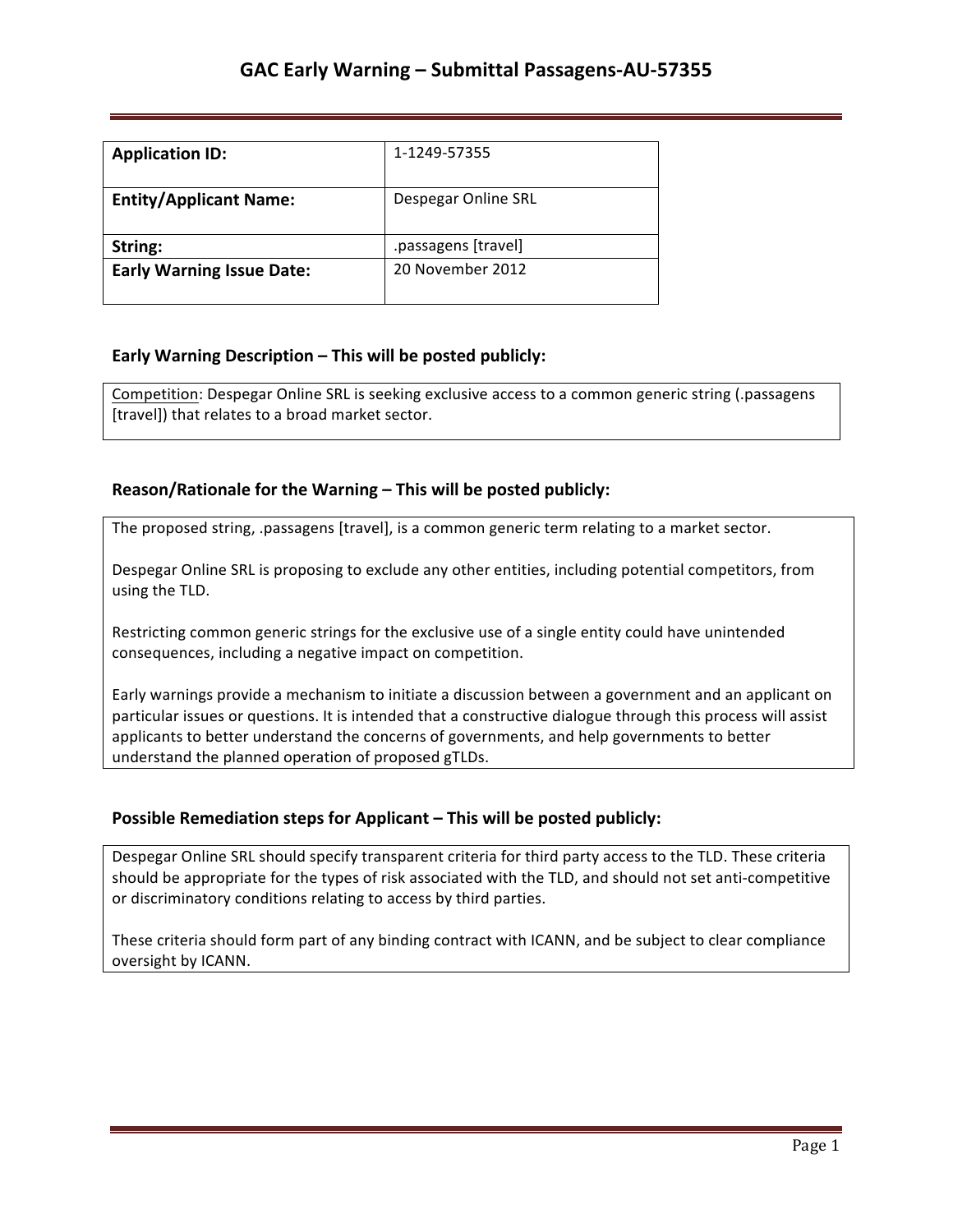## **Further Notes from GAC Member(s) (Optional) – This will be posted publicly:**

This Early Warning is from the Department of Broadband, Communications and the Digital Economy (DBCDE), on behalf of the Australian Government. In the first instance, communications and responses to this early warning should be emailed to gacearlywarning@gac.icann.org, with the text "Australian EW" and the application ID in the subject field.

# **INFORMATION FOR APPLICANTS**

# **About GAC Early Warning**

The GAC Early Warning is a notice only. It is not a formal objection, nor does it directly lead to a process that can result in rejection of the application. However, a GAC Early Warning should be taken seriously as it raises the likelihood that the application could be the subject of GAC Advice on New gTLDs or of a formal objection at a later stage in the process. Refer to section 1.1.2.4 of the Applicant Guidebook (http://newgtlds.icann.org/en/applicants/agb) for more information on GAC Early Warning.

# **Instructions if you receive the Early Warning**

**ICANN** strongly encourages you work with relevant parties as soon as possible to address the concerns voiced in the GAC Early Warning.

## **Asking questions about your GAC Early Warning**

If you have questions or need clarification about your GAC Early Warning, please contact gacearlywarning@gac.icann.org. As highlighted above, ICANN strongly encourages you to contact gacearlywarning@gac.icann.org as soon as practicable regarding the issues identified in the Early Warning. 

#### **Continuing with your application**

If you choose to continue with the application, then the "Applicant's Response" section below should be completed. In this section, you should notify the GAC of intended actions, including the expected completion date. This completed form should then be sent to gacearlywarning@gac.icann.org. If your remediation steps involve submitting requests for changes to your application, see the change request process at http://newgtlds.icann.org/en/applicants/customer-service/change-requests.

In the absence of a response, ICANN will continue to process the application as submitted.

#### **Withdrawing your application**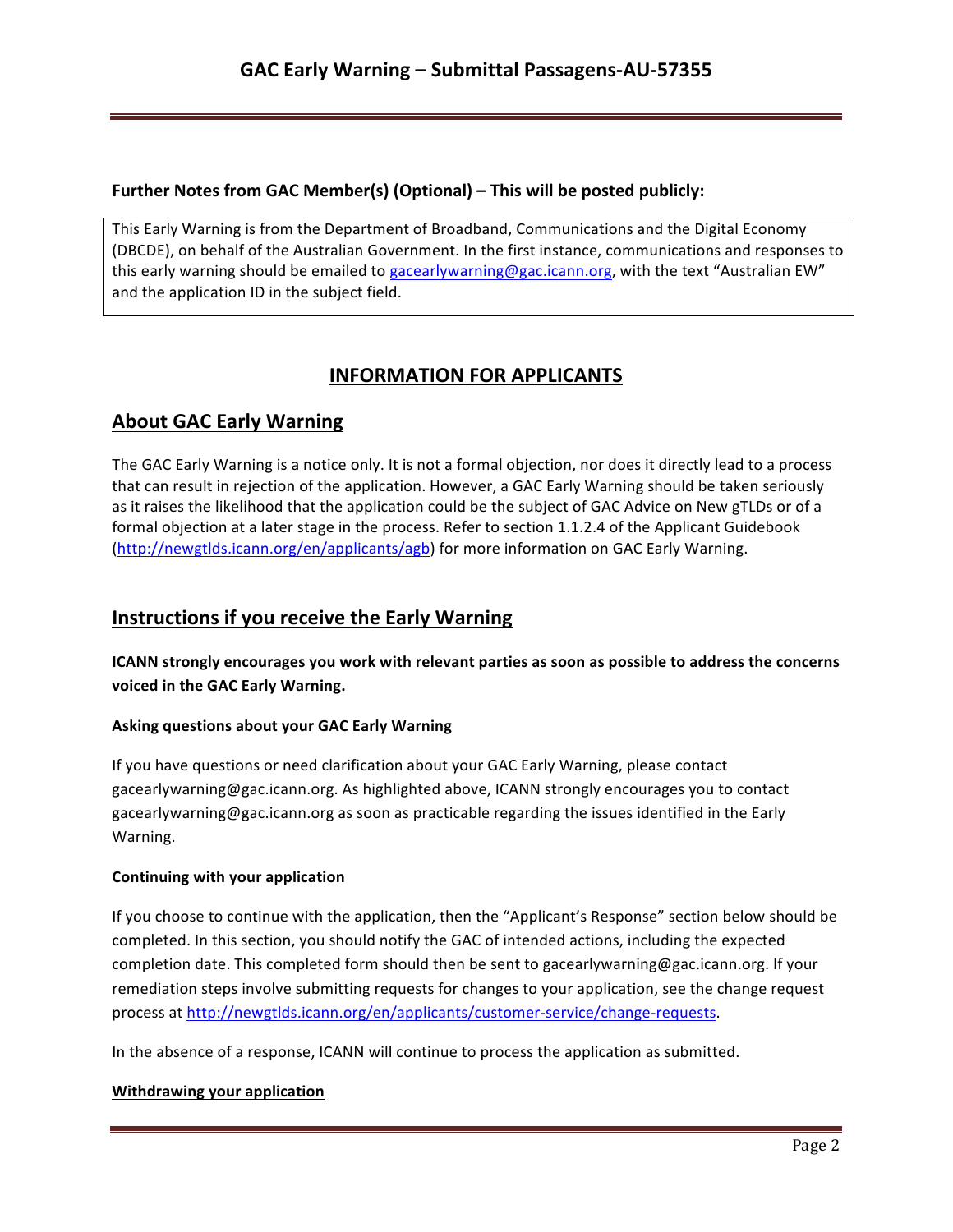# **GAC Early Warning – Submittal Passagens-AU-57355**

If you choose to withdraw your application within the 21-day window to be eligible for a refund of 80% of the evaluation fee (USD 148,000), please follow the withdrawal process published at http://newgtlds.icann.org/en/applicants/customer-service/withdrawal-refund. Note that an application can still be withdrawn after the 21-day time period; however, the available refund amount is reduced. See section 1.5 of the Applicant Guidebook.

For questions please contact: **gacearlywarning@gac.icann.org** 

### **Applicant Response:**